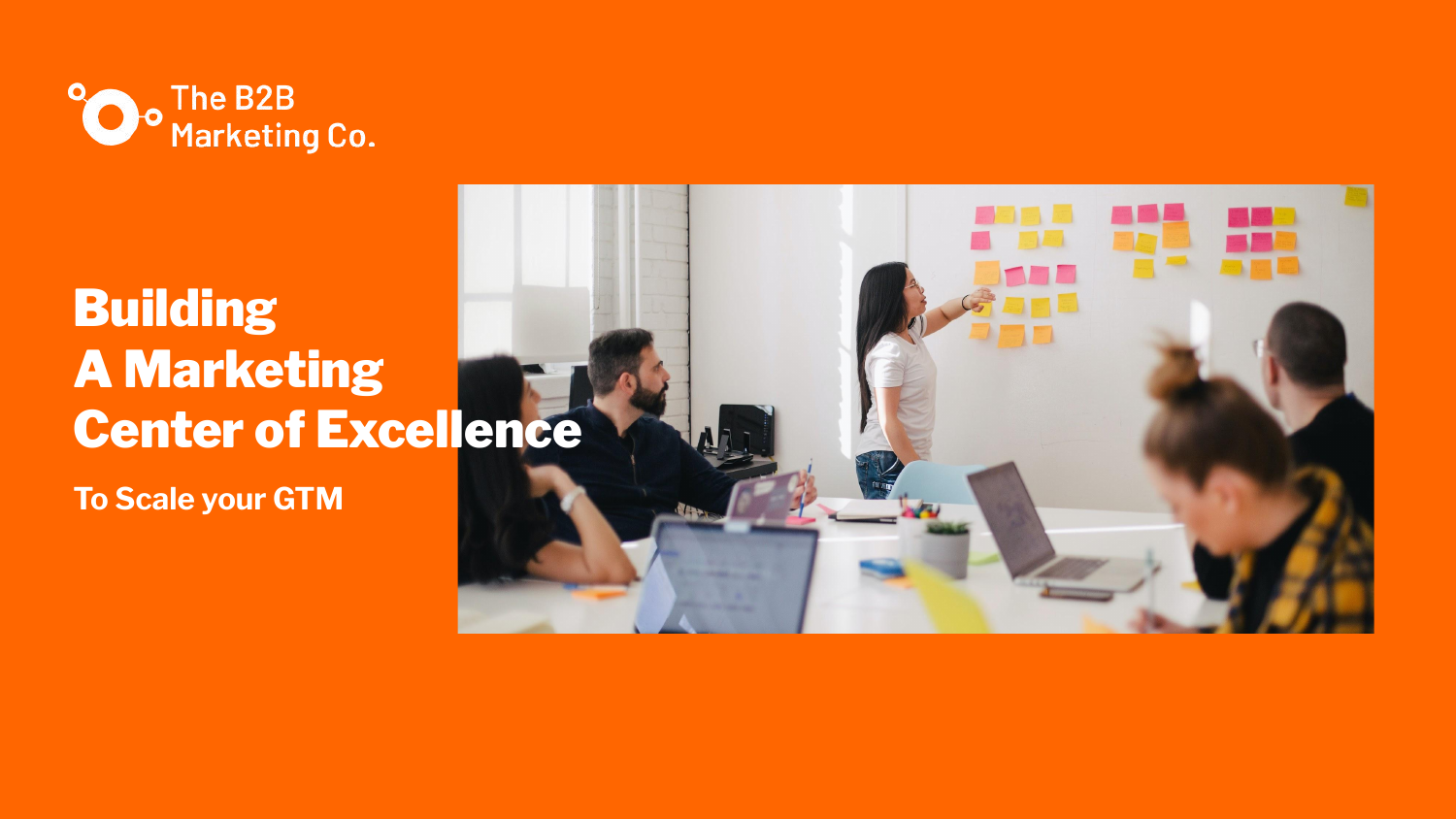# The Why

- Execution Aligns to **Strategy**
- Shared Processes Yield Execution Consistency
- LOB or "Siloed" Learnings Become Company-wide Best Practices

### **Marketing Excellence**

- Best Practices are infused into marketing technologies
- Shared Technology Management removes it from LOB "siloes"
- Vendor Selection tightly aligned to strategy

### **Technology Excellence**

- As Marketing Efforts Grow, Elements are Modular and Repeatable
- New or Experimental Programs Don't Impact Overall Team Performance



#### **Economies of Scale**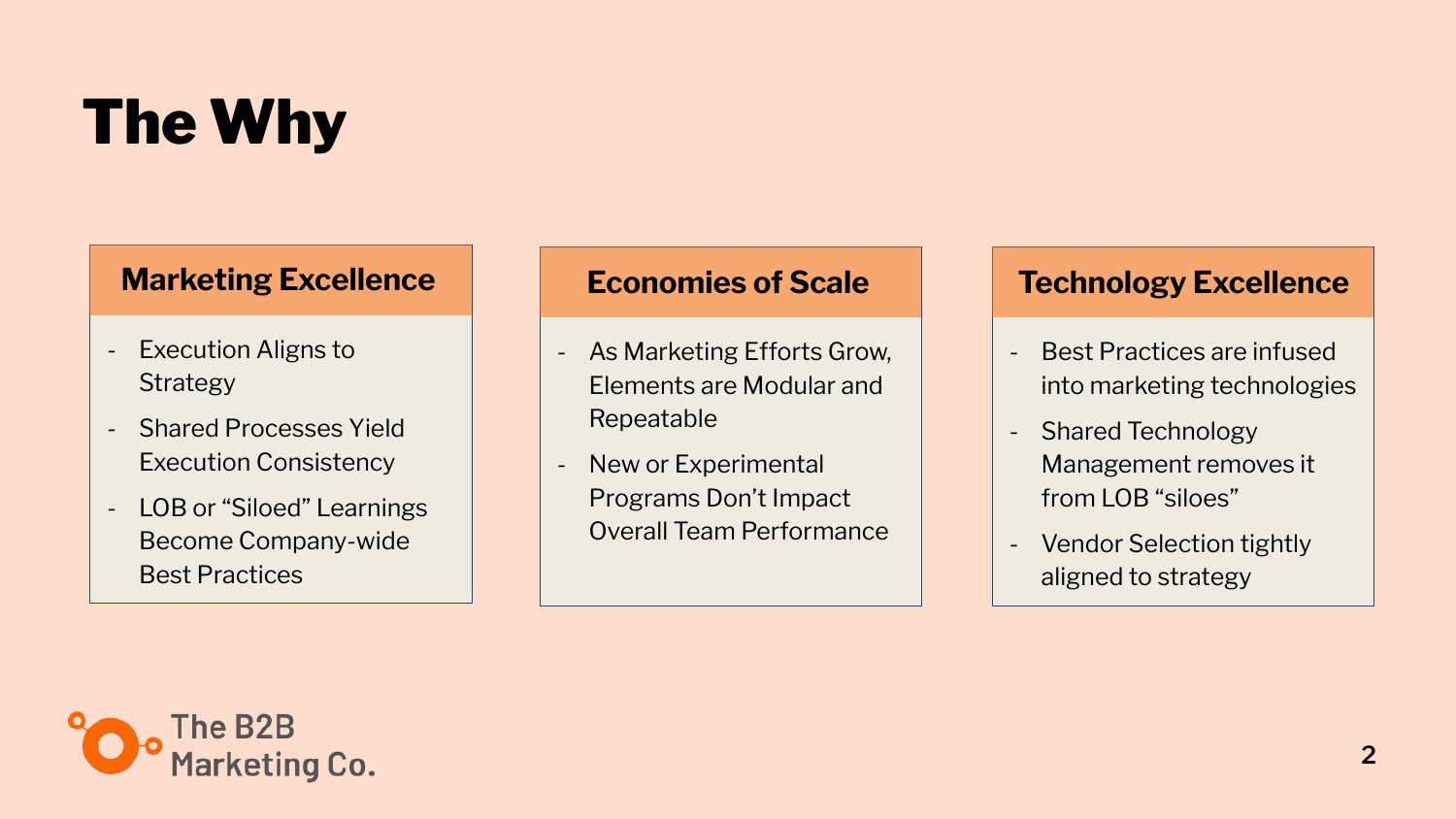### The How

### **Center of Excellence**

**A Foundation for Lasting Marketing Improvement and Growth**





**Corporate GTM Initiatives**

- ❏ Advertising
- ❏ Content
- ❏ Social
- ❏ Measurement
- ❏ Shared Services

**Marketing Technology Management**

- ❏ Vendor Selection
- ❏ Technology
- **Management**
- ❏ Data Management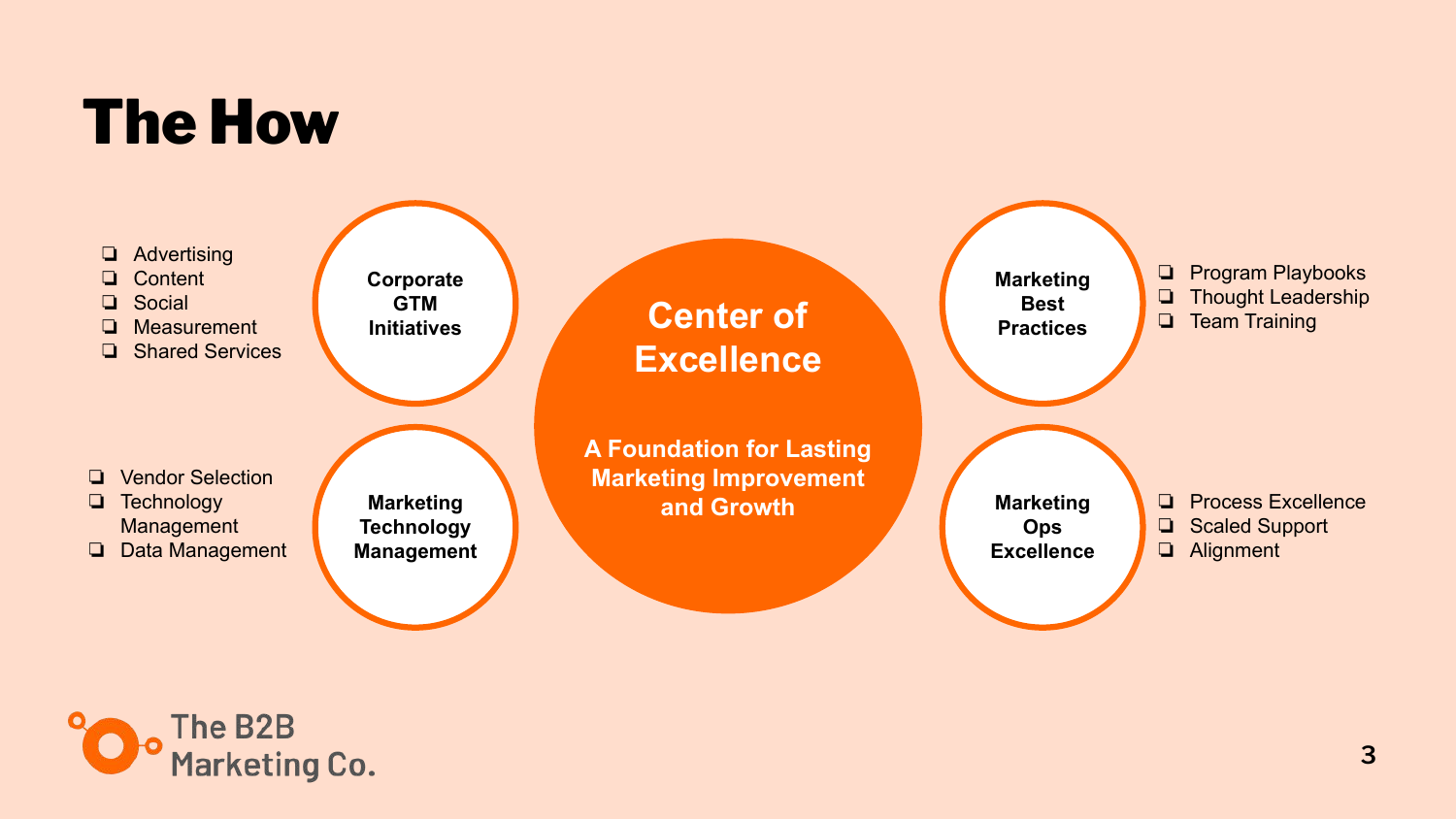## The What (We Do)



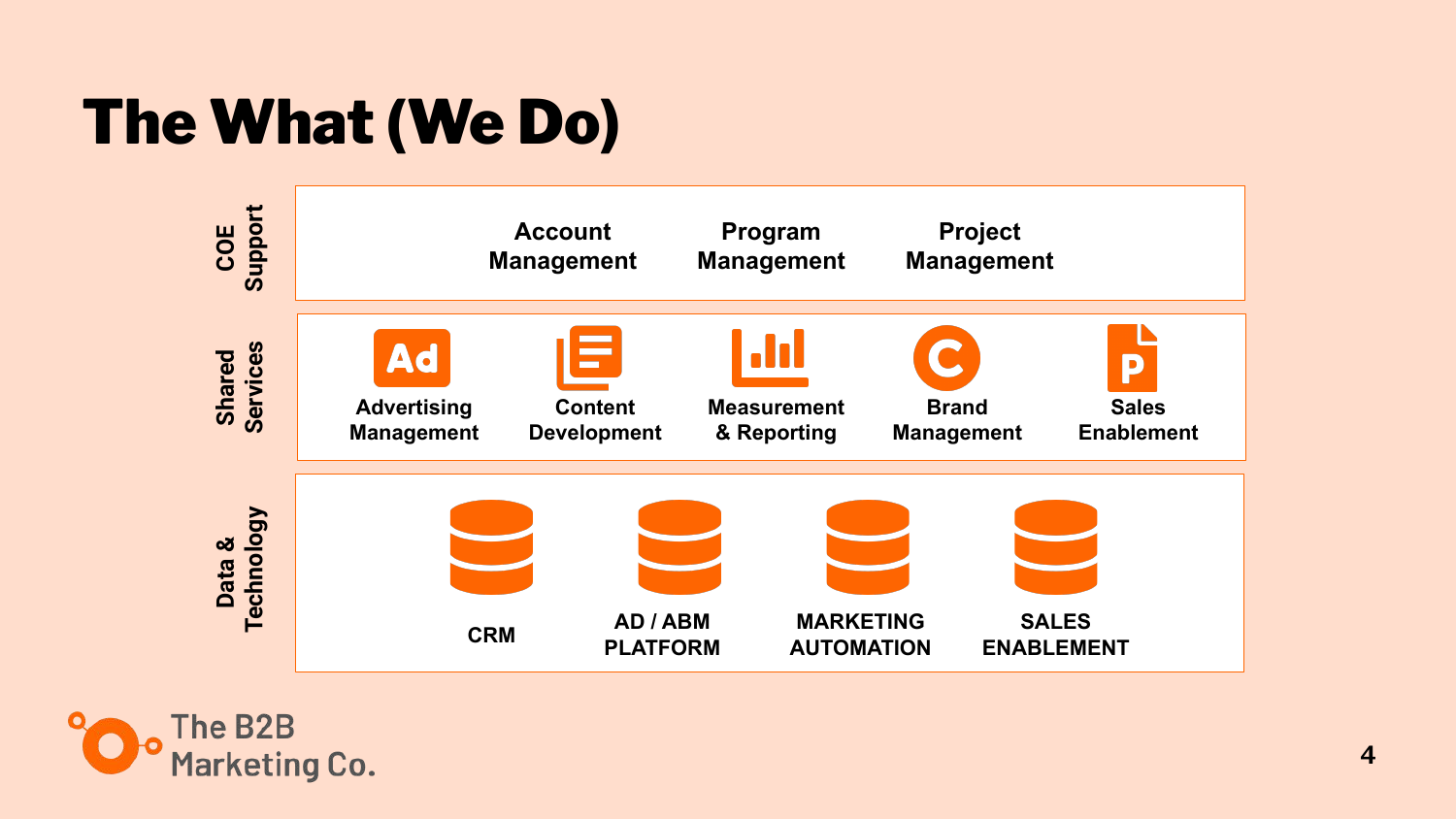**Do**

#### **Ongoing**





©2021 The B2B Marketing Company. All Rights Reserved.



#### **Manage**

- Processes
- Systems
- Reporting

# Our Proven Launch Approach